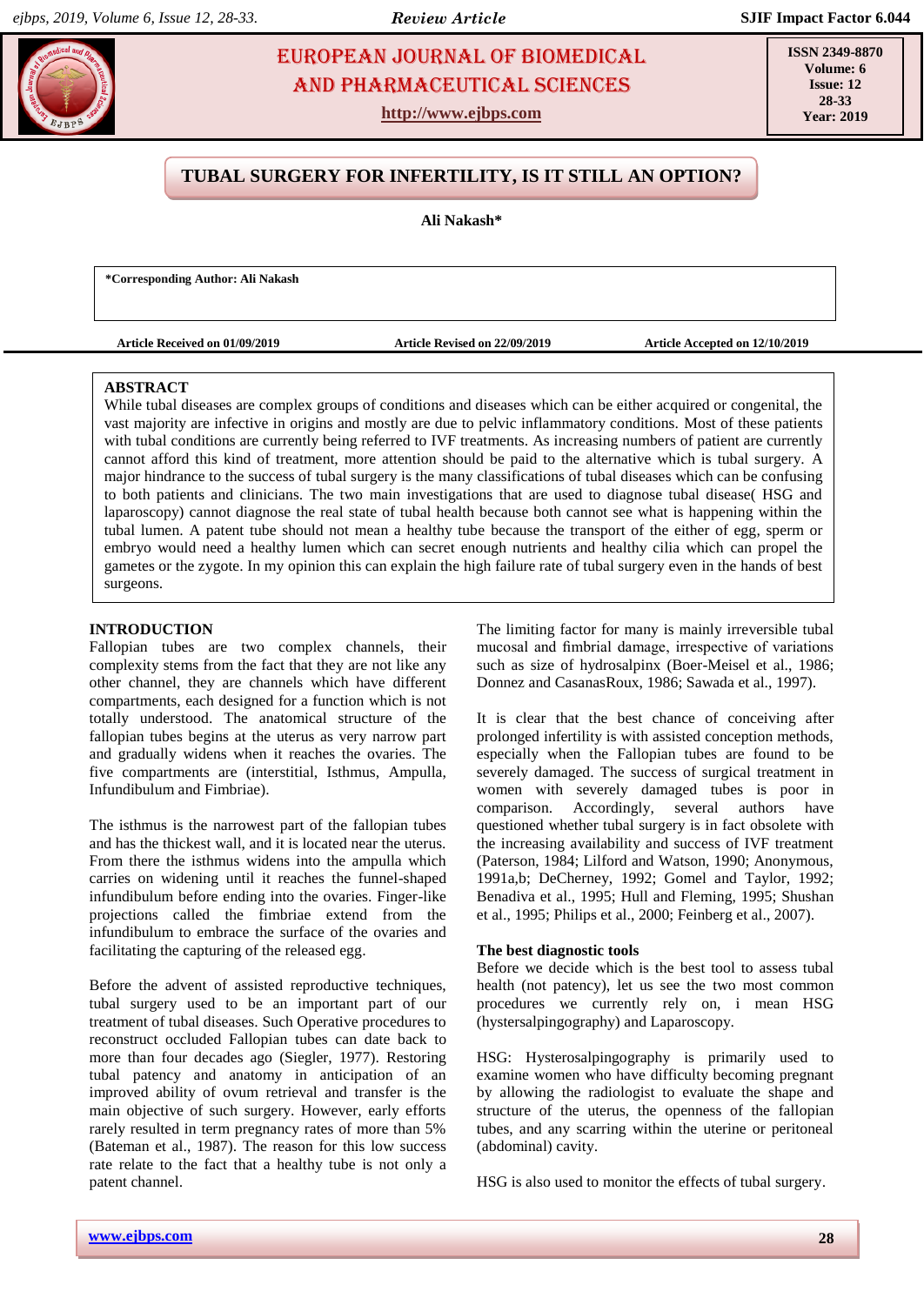The procedure can also be used to investigate repeated miscarriages that result from congenital or acquired abnormalities of the uterus and to determine the presence and severity of these abnormalities, including: Tumor masses, Adhesions, Uterine fibroids.

**Laparoscopy:** This is considered by many as the gold standard investigative tool. It help us to check how these tubes looks from the outside, degree of scarring, location of pathology, evidence of any other conditions like fibroids, endometriosis, ovarian masses and finally checking the patency of fallopian tubes. As we all noticed, there are so many occasions when these tubes look healthy from outside without any associated pelvic pathology but still not patent to pass the dye. Some believe that tubal spasm can be blamed for that without necessarily having any secondary pathology. It cannot be distinguished from tubal occlusion, administration of anti spasmodic like glucagon can result in uterine relaxation and resolution of the temporary tubal occlusion. (Simpson et al).

#### **Other tools like**

HyCoSy test is performed by a sonographer with specialist skills in carrying out this type of procedure. A small thin catheter is passed through the cervix into the uterus and ultrasound contrast medium is passed through the fallopian tubes. The progress of the fluid can be monitored by ultrasound and any blockages or abnormalities can be detected. So again we go back to

the tubal patency theory as an indicator of presumed tubal health.

There was a lot of talking about tubal flashing as an aiding tool to unblock fallopian tubes. The most recent re search was conducted in June 2014. Selection criteria Randomised controlled trials (RCTs) comparing tubal flushing with oil‐soluble or water‐soluble contrast media, or with no treatment in women with subfertility(Mohiyiddeen et al 2015). That study concluded that evidence suggests that tubal flushing with oil‐soluble contrast media may increase the chance of pregnancy and live birth compared to no intervention. Findings for other comparisons were inconclusive due to inconsistency and lack of statistical power.

It is obvious that neither HSG nor laparoscopy can give us an idea of the health of the tubal lumenl or any associated mucosal damage or distortion.

There are other tools which are not widley avialable which can help in looking into the lining of fallopian tubes like the one below:

**Falloposcopy** (occasionally also **falloscopy**) is the visualisation of the inside of the tubes either through hysteroscopic or laparoscopic approach using micro endoscope. (Wong and walker 1999).

**Table 1: Grades of salpingoscopic findings.**



This technique is not practiced on a wide scale though it is in my view is the ultimate diagnostic tool which can tell us whether this patient would benefit from surgical option or the patient should be referred immediately for IVF. Also it has been shown that it can help in re establishing the function of the tube by simply flashing the channel and breaking any internal micro adhesions.

#### **Classifications of tubal diseases**

literatures show that there is a big list of classifications as seen below. Some of these classifications are very complex and confusing and usually does not aid much in decision making. The one i found most user friendly is 'H and R' classification (Hull and Rutherford 2004). This divide tubal diseases into three grades 1, 2 and 3.

Grade 1(mild); Tubal fibrosis absent even if tube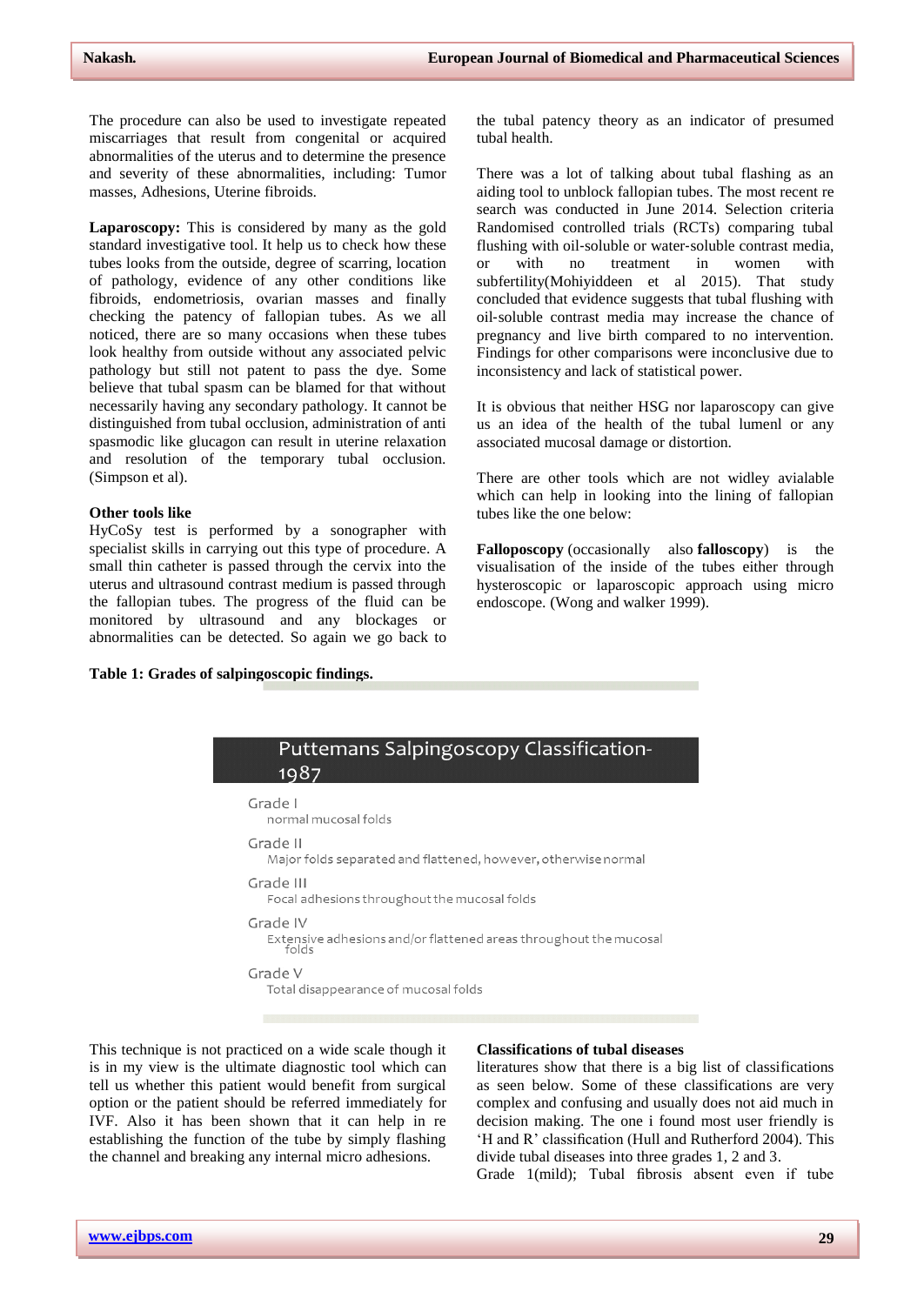occluded (proximally) Tubal distension absent even if tube occluded (distally) Mucosal appearances favourable Adhesions (peritubal-ovarian) are flimsy

Grade 2; (Intermediate or moderate) Unilateral severe tubal damage With or without contralateral minor disease

|  | Table 2: Classification of types of tubal disease. |  |  |  |
|--|----------------------------------------------------|--|--|--|
|--|----------------------------------------------------|--|--|--|

'Limited' dense adhesions of tubes and/or ovaries Gade 3: (Severe) Bilateral tubal damage Tubal fibrosis extensive Tubal distension >1.5 cm Abnormal mucosal appearance Bipolar occlusion 'Extensive' dense adhesions.

| Authors and<br>study type                      | Number | Classification                                  | Criteria                                                                                                                            | Pregnancy<br>(%)                                                     | Surgery                                       |
|------------------------------------------------|--------|-------------------------------------------------|-------------------------------------------------------------------------------------------------------------------------------------|----------------------------------------------------------------------|-----------------------------------------------|
| Caspi et al. (1979)<br>prospective             | 101    | I, II, III, IV,<br>occluded/not<br>occluded     | Type and extent of adhesions,<br>tubal occlusion                                                                                    | $9.7 - 61.5$                                                         | Tubal surgery                                 |
| Boer-Meisel et al.<br>(1986) prospective       | 108    | I, П, Ш                                         | Extent and type of adhesions,<br>diameter of hydrosalpinx, condition<br>of mucosa, wall thickness                                   | 77, 21, 3                                                            | Salpingostomy,<br>adhesiolysis                |
| Donnez and Casanas-<br>Roux (1986) prospective | 257    | I, II, III, IV                                  | ampullary dilatation, wall thickness,<br>fimbrial ciliated cell percentage, tubal<br>occlusion score                                |                                                                      | 60.48, 25, 22 Fimbrioplasty,<br>salpingostomy |
| Mage et al. (1986)<br>retrospective            | 76     | I, II, III, IV; I, II,<br>III. IV               | Tubal: patency, mucosa, hydrosalpinx,<br>thickness; adhesions: type and location                                                    | 58, 37, 10, 0; Laser<br>39, 32, 27, 5                                | salpingostomy<br>and adhesiolysis             |
| Carey and Brown<br>(1987) retrospective        | 87     | Mild/moderate                                   | Type and extent of adhesions                                                                                                        | 73, 33, 33; 25, Adhesiolysis<br>20, 67<br>(ectopic)                  |                                               |
| Wu and Gocial<br>(1988) prospective            | 188    | I, II, III, IV; no<br>surgery versus<br>surgery | Adhesion, tubal occlusion, tubal state                                                                                              | 67, 41, 12, 0<br>with surgery;<br>24, 10, 3, 0<br>without<br>surgery | Tubal surgery                                 |
| Watson et al. (1990)<br>retrospective          | 82     | A, B, C, D                                      | Tubal patency and sites of blockage                                                                                                 | 15:11<br>(LB rate)                                                   | Tubal surgery                                 |
| Winston and Margara<br>(1991) retrospective    | 388    | I, II, III, IV                                  | Based on Boer-Meisel's classification:<br>tubal wall thickness, mucosa,<br>adhesions, hydrosalpinx                                  | 33* at 48<br>months                                                  | Distal<br>salpingostomy                       |
| Singhal et al. (1991)<br>retrospective         | 232    | Adhesiolysis,<br>salpingostomy,<br>TCA          | Type of operation, age, severity of<br>adhesion                                                                                     | 25 within<br>12 months;<br>40 within<br>50 months                    | Tubal surgery                                 |
| Marana et al. (1995)<br>prospective            | 55     | I, II, III, IV; I, II,<br>III, IV, V            | AFS adhesions and distal tubal<br>occlusion; salpingoscopic grades<br>based on intraluminal folds                                   | 58, 43, 40,<br>80                                                    | Salpingo-<br>ovariolysis,<br>salpingoneostomy |
| Surrey and Surrey<br>(1996) prospective        | 55     | AFS and I, II; I, II                            | Laparoscopic scores (AFS);<br>salpingoscopic score (patency<br>epithelial pallor, dilatation, vascularity,<br>intraluminal adhesion | 27, 10 (2)<br>years); 39,<br>4                                       | Nothing or small<br>neo-salpingostomy         |
| Akande et al.<br>(2004) retrospective          | 192    | I, II, III                                      | Hull and Rutherford classification,<br>using mucosal state, severity of<br>a dheestama an dhabat a colonia                          | 9, 48, 69<br>(LB within<br>$k = 1$                                   | Tubal surgery                                 |

### **IVF or tubal surgery, which one to go for??**

Although many gynaecologists think tubal surgery is a dying art view of increasing popularity of IVF among many fertility specialists, there is increasing evidence that there is slow resurrection of this art especially in the face of increasing cost facing patients who are thinking or contemplating IVF treatment. There are many studies that have been published which have indicated that there is still a space for tubal surgery. Obviously evidence would be much strong if it is coming from randomised controlled trials or systematic review of few studies.Most recently in 2017 the Cochrane database published this evidence which was comparing tubal surgery versus IVF or expectant management for patients with tubal factor for infertility.

They concluded that background Tubal surgery to overcome infertility caused by tubal disease is becoming popular, in part because of risks and costs related to IVF, which offers another option for overcoming tubal infertility. Benefits obtained from tubal surgery would

potentially be sustained over multiple cycles and many years, even resulting in multiple livebirths. However, tubal surgery is expensive, as it requires additional specialist training and experience among gynaecologists who perform the procedure, and it can involve adverse effects (including ectopic pregnancies) and operative risks. The effectiveness of tubal surgery in comparison with no treatment (expectant management) or IVF in women with tubal infertility is unknom.This review identified no suitable trials and no randomised evidence is currently available. Research is needed to obtain information about adverse outcomes and costs(Cochrane Database of Systematic Review 2017).

### **Types of tubal surgery**

There are different types of tubal surgery described; Tubal re anaestomosis Fimbrioplasty, Fimbriolysis Neosalpingostomy, Tubo- corneal anaestomosis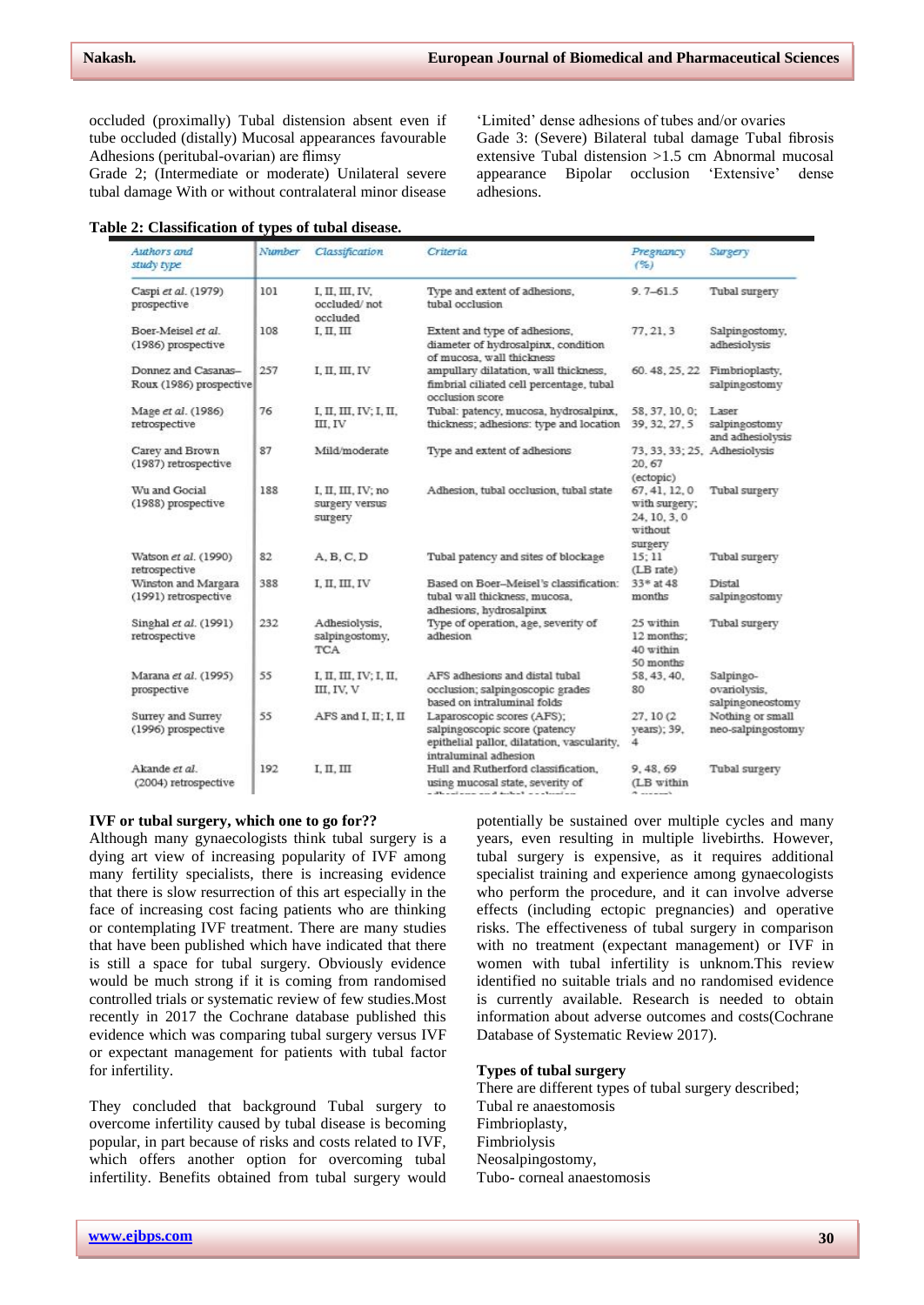Floroscopic transcervical balloon Hysterscopic transcervical guidewire Hysterscopic transcervical coaxial

Tubal surgery are a group of different procedures which are designed to correct different tubal problems. As we can see from the table below that tubal re anaestomosis has the highest success.

Using a logistic regression, te Velde and coauthors analyzed 215 surgical procedures and determined that the location of the anastomosis, the number of tubes repaired, and the presence of coexisting fertility factors were key variables that predicted success(te Velde 1990).

Other studies indicate that success rates are dependent on maternal age and postoperative tubal length. (Dubuisson et al 1995)( Rouzie et al 1995). Microsurgical treatment success rates are higher with isthmic–isthmic anastomoses after fallope ring or clip application(Henderson 1984, Boeckx et al 1986) and lower when electrocautery was used for the tubal ligation procedure(Rock et al 1984).

In the case of extensive adhesions or insufficient tubal length, it may be possible to treat only one tube. Cumulative pregnancy rates are similar when one or both tubes are repaired (61% versus 56%), although the time until conception is longer after unilateral repair( Rouzi et al 1995).

Microsurgical techniques require magnification, meticulous hemostasis, minimal tissue handling, methods to prevent desiccation, minimally reactive suture, and avoidance of peritoneal irritants(Winston1980).

Microsurgery results in superior outcomes for salpingolysis, fimbrioplasty, neosalpingostomy, midsegment anastomosis, tubouterine anastomosis, tubouterine implantation, and tubal reanastomosis when compared with macrosurgery(Fayez and Suliman 1982, Siegler et al 1985).In two small series, microsurgical outcomes using loupe magnification or the operating microscope were similar(Hulka and Halme 1988).

**Table 3: Tubal surgery outcome- Lee and Glob 2008.**

|                     | Tubal<br><i>Anastomosis</i>                                       | Fimbrioplasty<br>and Fimbriolysis                                            | Neo-Salpingostomy                                                           | <b>Tubo-corneal</b><br><i>Anaestomosis</i> |
|---------------------|-------------------------------------------------------------------|------------------------------------------------------------------------------|-----------------------------------------------------------------------------|--------------------------------------------|
| Pregnancy rate      | $69\%$ - $90\%$<br>(laparotomy)<br>$31\% - 70\%$<br>(laparoscopy) | $25\% - 45\%$<br>( <i>laparotomy</i> )<br>$25.8\% - 58.7\%$<br>(laparoscopy) | $11.6\% - 36.8\%$<br>( <i>laparotomy</i> )<br>$0\%$ - 42%<br>(laparoscopy)  | $56\% - 75\%$                              |
| Delivery rate       | $45\% - 82\%$<br>(laparotomy)<br>$25\% - 50\%$<br>(laparoscopy)   |                                                                              |                                                                             |                                            |
| <b>Ectopic rate</b> | $1\% - 5\%$<br>(laparotomy)<br>$0\%$ - 6%<br>(laparoscopy)        | $2\% - 3.7\%$<br>(laparotomy)<br>$5.4\%$ -9.8%<br>(laparoscopy)              | $1.8\%$ - 22.3%<br>(laparotomy)<br>$2.9\% - 10.5\%$<br>( <i>laparoscopy</i> | $5\% - 9.5\%$                              |

**Table 4: Tubal surgery outcome-Lee and Glob 2008.**

| <b>Author</b>      | <b>Method</b>                                                         | N  |           | $(\%)$ Pregnancy $(\%)$ Ectopic $(\%)$ |           |
|--------------------|-----------------------------------------------------------------------|----|-----------|----------------------------------------|-----------|
| Cofino(46)         | Fluoroscopic transcervical balloon(FTB)                               | 64 | 36        | 26.6                                   | 1.6       |
|                    | Thurmond(92)   Fluoroscopic transcervical coaxial( $FTC$ )   100   NA |    |           | 34                                     |           |
| Kumpe(93)          | <b>FTC</b>                                                            | 22 | <b>NA</b> | 13.6                                   | 9         |
| $Thompson(94)$ FTC |                                                                       | 28 | <b>NA</b> | 14.3                                   | 3.6       |
| Deaton( $95$ )     | Hysterscopic transcervical guidewire                                  | 11 | NA.       | 27.3                                   | 27.3      |
| Novv(96)           | Hysterscopic transcervical coaxial (HTC)                              | 10 | <b>NA</b> | 20                                     | $\Omega$  |
| Huang $(97)$       | <b>HTC</b>                                                            | 78 | <b>NA</b> | 58.9                                   | <b>NA</b> |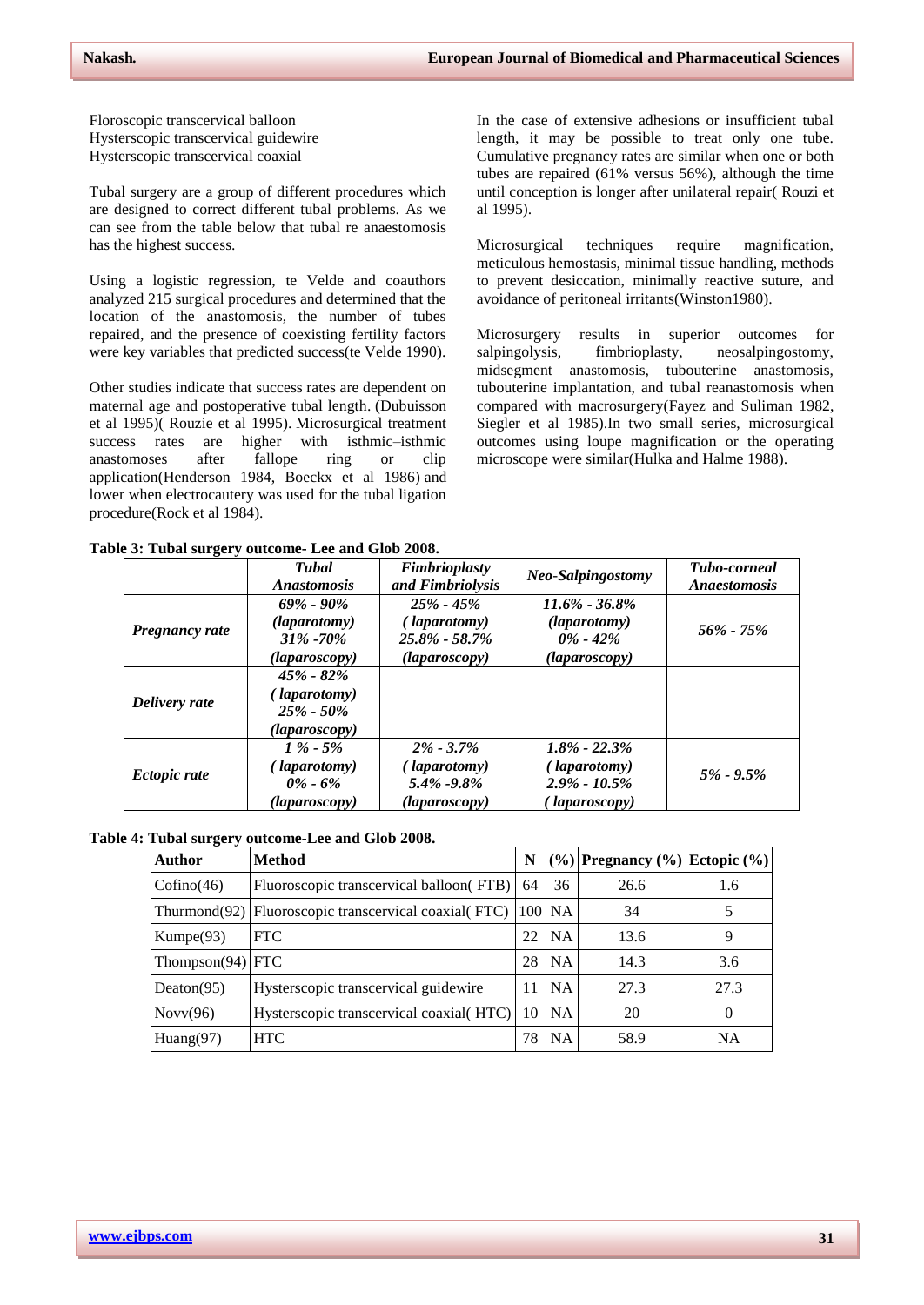

*Fallopscope*

### **CONCLUSION**

I think there is still a place for tubal surgery in modern infertility management due to the fact that tubal factor of infertility is still a major contributor to the causes of infertility in up to one third of couples. Assisted reproduction techniques have witnessed huge changes over the last two decades with much improvement in success rates however that happened at a cost to the patients who are now facing tremendous bills which they cannot afford and therefore tubal surgery can and should come back as competitor with a success rate not far away from IVF in certain groups of patients.

#### **REFERENCES**

- 1. Anonymous 1991a In-vitro fertilisation or tubal surgery [letter]. Lancet 337: 1291–1292.
- 2. Bateman BG, Nunley WC Jr and Kitchin JD 1987 Surgical management of distal tubal obstruction − are we making progress? Fertility and Sterility 48: 523–542.
- 3. Benadiva CA, Kligman I, Davis O, Rosenwaks Z 1995 In vitro fertilization versus tubal surgery: is pelvic reconstructive surgery obsolete? Fertility and Sterility 64: 1051–1061.
- 4. Boer-Meisel ME, te Velde ER, Habbema JD, Kardaun JW 1986 Predicting the pregnancy outcome in patients treated for hydrosalpinx: a prospective study. Fertility and Sterility 45: 23–29.
- 5. Boeckx W, Gordts S, Buysse K et al: Reversibility after female sterilization. Br Obstet Gynaecol., 1986; 93: 839.
- 6. DeCherney AH 1992 In vitro fertilization−embryo transfer (IVF−ET) versus tubal surgery. Journal of Assisted Reproduction and Genetics 9: 311–312.
- 7. Donnez J, Casanas-Roux F 1986 Prognostic factors of fimbrial microsurgery. Fertility and Sterility 46, 200–204.
- 8. Dubuisson JB, Chapron C, Morice P et al: Sterilization reversal: Fertility results. Hum Reprod., 1995; 10: 1145.
- 9. Fayez JA, Suliman SO: Infertility surgery of the oviduct: Comparison between macrosurgery and microsurgery. Fertil Steril., 1982; 37: 73.
- 10. Feinberg EC, Levens ED, Decherney AH 2007 Infertility surgery is dead: only the obituary remains? Fertility and Sterility e-pub ahead of print, doi:10.1016/j.fertnstert.2007.02.041

http://www.fertstert. org/article/PIIS0015028207005110/abstract [accessed 14 August 2007].

- 11. Gomel V, Taylor PJ 1992 In vitro fertilization versus reconstructive tubal surgery. Journal of Assisted Reproduction and Genetics 9: 306–309.
- 12. Henderson S: The reversibility of female sterilization with the use of microsurgery: A report on 102 patients with more than one year of followup. Am J Obstet Gynecol., 1984; 149: 57.
- 13. Hull MG, Fleming CF 1995 Tubal surgery versus assisted reproduction: assessing their role in infertility therapy. Current Opinion in Obstetrics and Gynecology 7: 160–167.
- 14. Hulka J, Halme J: Sterilization reversal: results of 101 attempts. Am J Obstet Gynecol., 1988; 159: 767.
- 15. Lilford RJ, Watson AJ 1990 Has in-vitro fertilization made salpingostomy obsolete? British Journal of Obstetrics and Gynaecology 97: 557–560.
- 16. Mol 2017. Surgery for tubal infertility. Cochrane Database of Systematic Review.NO: 1,: John Wiley & Sons, Ltd,SN: 1465-1858.
- 17. Mohiyiddeen L, Hardiman A, Fitzgerald C,Hughes E, Mol BWJ,Johnson N, Watson A.Tubal flushing for subfertility: Cochrane Database of Systematic Reviews: 2015, NO: 5.
- 18. Mossa B,Patella A, Ebano V, Pacifici E,: Mossa S, Marziani R.Microsurgery versus laparoscopy in distal tubal obstruction hysterosalpingographically or laparoscopically investigated. Clinical and experimental obstetrics & gynecology, 2005; 3(3): 169‐171.
- 19. Sawada T, Tsukada K, Satoh M, Kawakami S 1997 Correlation between salpingoscopic score and subsequent pregnancy outcome in patients with tubal infertility. Journal of Assisted Reproduction and Genetics 14: 562–565.
- 20. Siegler AM, Hulka J, Peretz A: Reversibility of female sterilization. Fertil Steril., 1985; 43: 499.
- 21. Simpson WL, Beitia LG, Mester J. Hysterosalpingography: a reemerging study. Radiographics. 26(2): 419-31.
- 22. Rock JA, Chang YS, Limpaphayom K et al: Microsurgical tubal anastomosis: A controlled trial in four Asian centers. Microsurgery 1984; 5: 95.